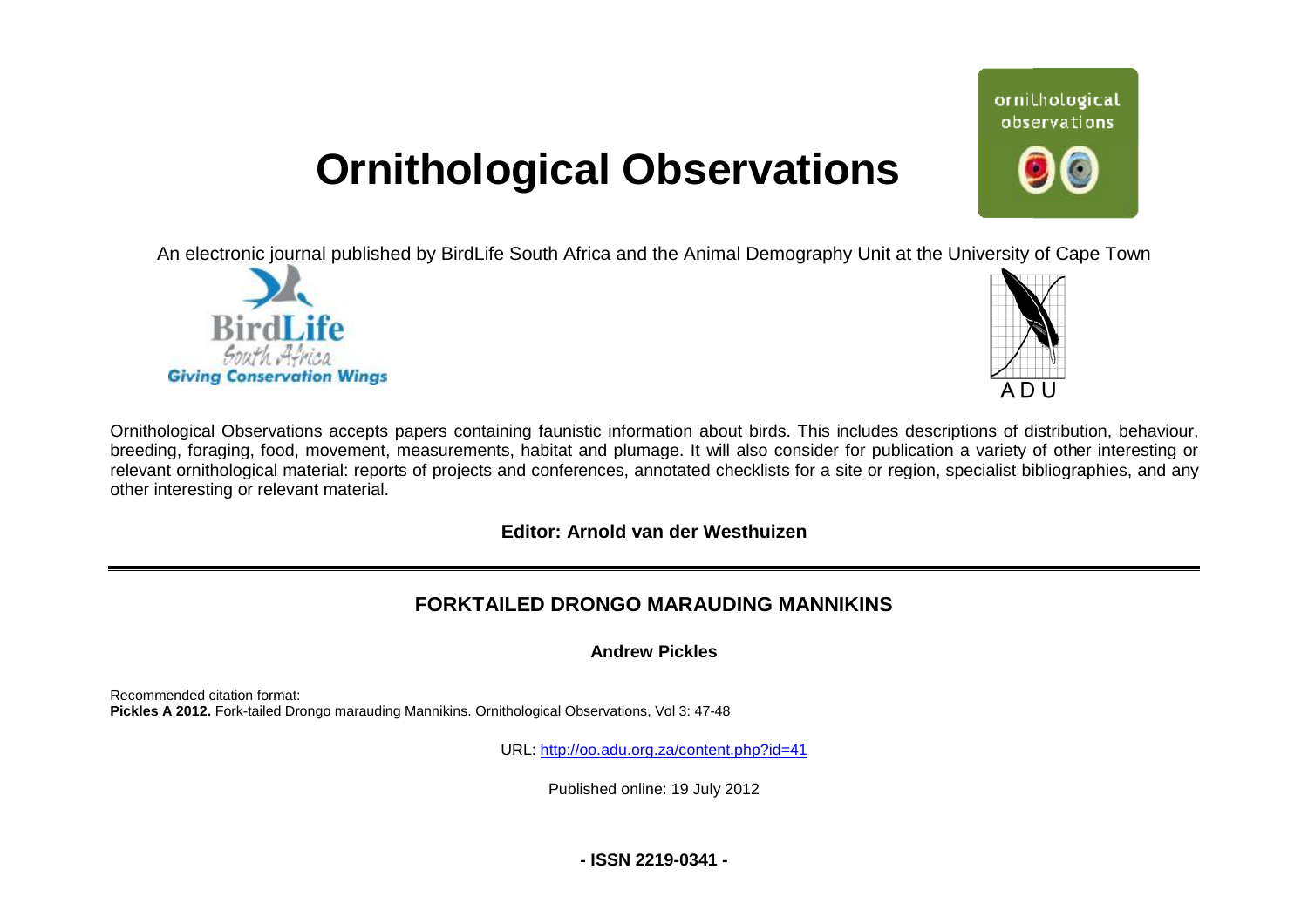

## **FORKTAILED DRONGO MARAUDING MANNIKINS**

#### *Andrew Pickles*

#### Corresponding author: [barbet@venturenet.co.za](mailto:barbet@venturenet.co.za)

The Fork-tailed Drongo *Dicrurus adsimilis* is known to prey on Bronze Manniken *Lonchura cucullata* (Dean, 2005). This paper discusses this behaviour with photographic evidence. It also notes the capturing of the 2 other species of Mannikin by the aggressor.

The first observation of a Drongo preying on Mannikins was on 7 July 2011 when a Forktailed Drongo flew into the garden in Umzumbe, KwaZulu-Natal. It perched in a tree and watched the 3 species of Mannikin feeding at the feeders and perching in the tree above the feeders. The Drongo swooped down, "talons" at the ready and grasped a Bronze Mannikin perching in the Flat-crown Albizia. The Drongo then flew off to a Eucalyptus tree about 200 m away where it perched. It started pecking at the Mannikin which was still flapping its wings. This continued until the Mannikin was dead, whereupon the Drongo plucked the feathers and consumed the Mannikin piece by piece. The accompanying pictures document this preying of a Drongo on Mannikins. ch was still flapping its<br>dead, whereupon the<br>the Mannikin piece by<br>int this preying of a<br>numerous occasions.

The same behaviour was since recorded on numerous occasions Later in winter the Drongo had been observed capturing or attempting to capture Mannikins every morning. Invariably if the Drongo fails to capture a bird, he scared the Mannikins off in all directions. Occasionally some of the birds flew into windows in their attempted escape. The Drongo would then swoop down to pick up a dead or stunned Mannikin. It would pluck the prey before consuming it. It did not discriminate between the different species of Manniken. The Drongo regularly flew to the same tree where it c consumed its prey.

On one occasion while flying with a Magpie Mannikin that had been caught, the Mannikin flapped its wings continuously and was able to free itself and escape. It is worth noting that the Magpie Manniken *Lonchura fringilloides* is larger and weighs double the weight of the Bronze Manniken and Redbacked Mannikin *Lonchura nigriceps* . e flying with a Magpie Mannikin that had been<br>'lapped its wings continuously and was able to<br>. It is worth noting that the Magpie Manniken

The question now arises: has the Drongo learnt a new feeding technique as it is an easy and regular food source, or is it just supplementing its diet during winter when normal food is scarce?